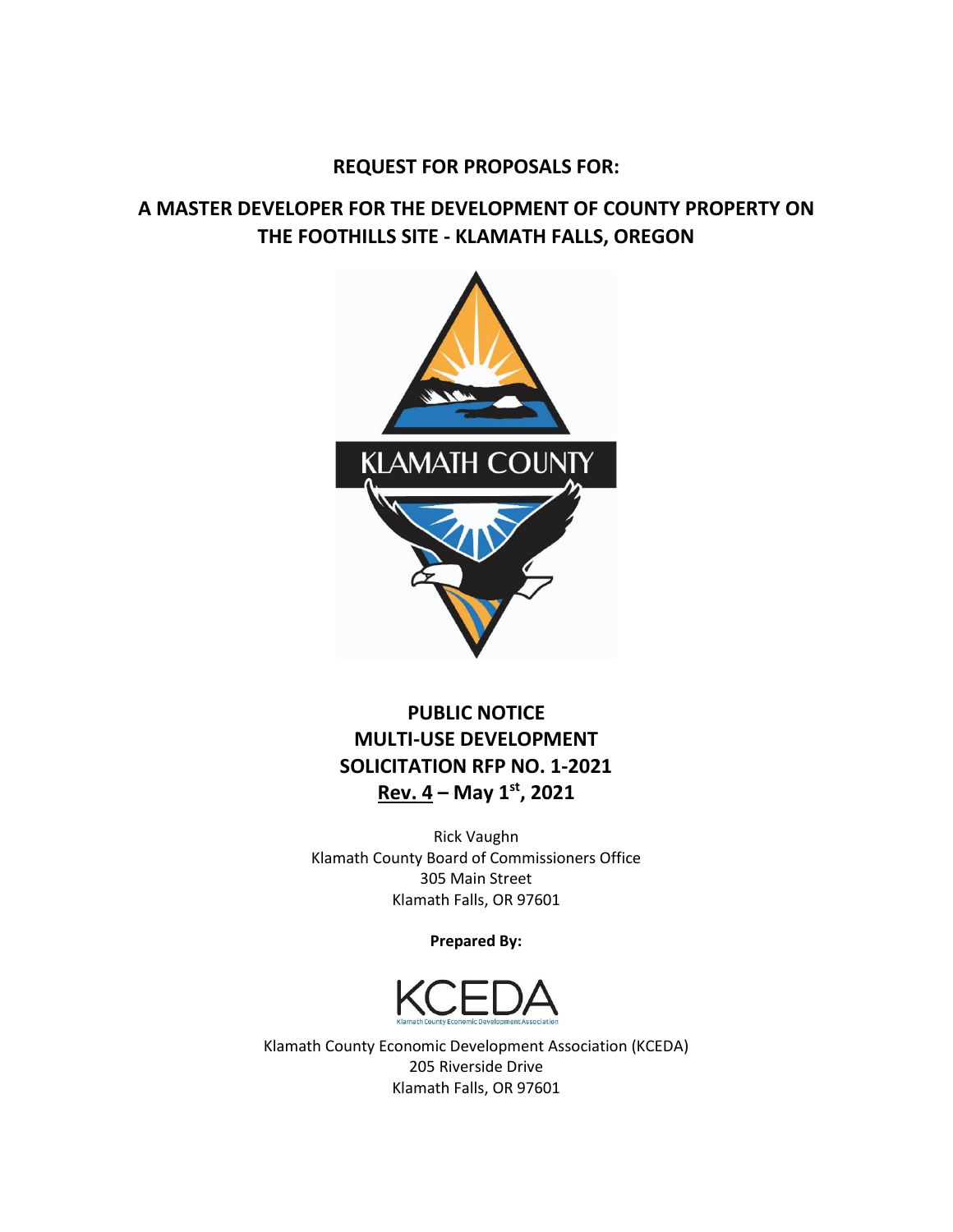# **Table of Contents**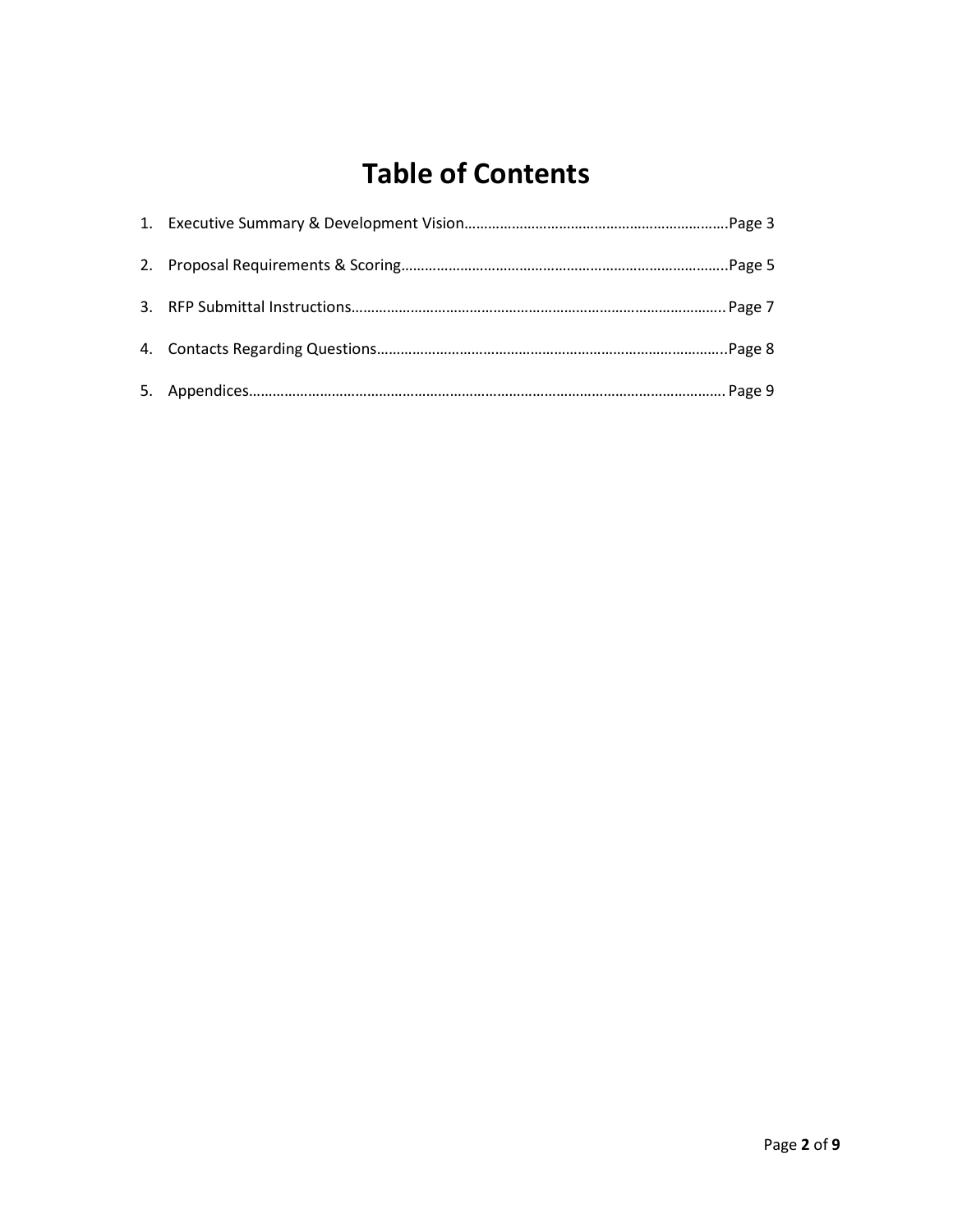## **1. Executive Summary & Development Vision**

The Board of Commissioners for Klamath County are initiating this Request for Proposal (RFP) as they seek qualified individuals/organizations to develop property currently owned by the County that rests on the Foothills site. The County envisions this property, or a large majority of it, be used for the development of new housing units (including single-family, multi-family, and apartments). This vision is the result of a rapidly growing demand for housing within the region that is amplified by a significant shortage of available housing options in combination with substantial development growth which is forecasted to continually increase for the foreseeable future. The property subject to this RFP includes one 40-acre parcel. If a developer, or multiple developers, submit a proposal that the County is favorable towards, the County is prepared to award the entire 40 acres at competitive pricing, under the conditions that development buildout be performed in accordance with reasonable construction timelines and "clawbacks" agreed to by both the County and developer(s) managing any proposals that may be selected. A conceptual preliminary master plan has been prepared and is included with the Appendices in Section 5; this master plan is provided as a general concept of possible development approaches; however, developers are welcome to suggest alternative approaches or modifications to the existing concept. More detailed information, including data on lack of housing inventory and local economic activity will be presented in the Appendices of Section 5.

This picturesque, scenic property is centrally located on the primary transportation route between the two major population centers (City of Klamath Falls residents and County residents neighbor each side of the location) in the area, less than a mile east of the intersection between Crater Lake Parkway, which directly feeds into Highway 97; the property is also in close proximity to multiple access points for Highway 140. Across the street from the property is Steen Sports Park, a 150-acre complex that features four baseball diamonds, four outdoor soccer fields, several picnic areas, two playgrounds, a cross country jogging path, a 60,000 sq. ft. indoor multi-purpose facility, as well a state-of-the-art skate park; future plans for the development have also indicated the addition of a gymnasium, daycare center, and general commercial facilities. The Steen Sports Park is consistently a congregation center for community events that draws hundreds (and frequently thousands) of people to the area on a regular basis. As part of the County's long-term transportation plan, there are a variety of roadway concepts which will are expected to create access between Foothills and other densely populated sections of town (e.g., Summers Lane extension). Beyond the property itself, developers interested in this property should also be made aware that common costs related to living or operating a business are highly competitive in Klamath County as opposed to other areas across the region.

The primary interest of this RFP is aimed towards housing development on the County-owned property. However, the County recognizes that other types of development may compliment a new housing development or existing residential in surrounding neighborhoods. As a result, submissions may also incorporate small-to-medium sized general commercial/retail entities that could further enhance the livability experience on the site.

The County highly encourages those that meet this criterion and possess interest, in all, or a portion of the property, make a submission and/or contact the County's Property Manager, or representatives of its economic development arm, KCEDA, to discuss any inquiries (examples may include: proposal eligibility, market research of Klamath County, information on the property, etc.). Whether or not your proposal qualifies, the County is not obligated to approve your proposal, and has complete authority to reject any submissions made if it so chooses.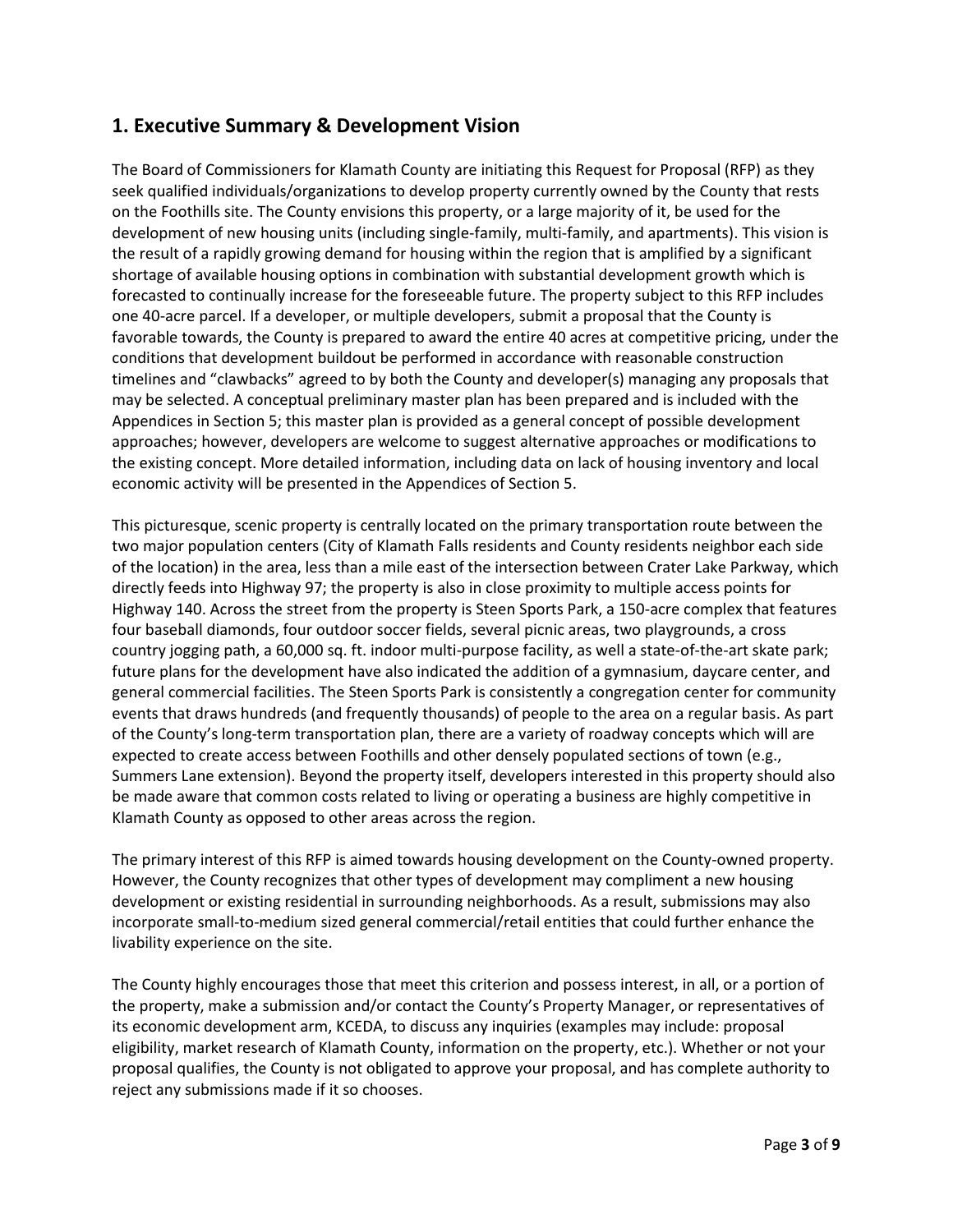Although the property is owned by the County, it is within city limits. County representatives on this endeavor have met with staff from the City of Klamath Falls to collaborate on goals for the future development, where both simultaneously have positioned their municipalities to be in consistent coordination to needs that may arise during the development process for this subdivision. However, both Klamath County and City of Klamath Falls leadership want to make explicitly clear to interested developers that 1) any infrastructure improvements costs associated with executing proposed developments are the sole responsibility of the developer; 2) a zone change will likely be required to proceed with developing Klamath County's vision for the site; this zone change can occur concurrently with the final selection stages of the RFP process outlined in the following paragraph; 3) should be aware that certain studies or assessments (wetlands, traffic, Geotech, cultural, environmental, or other) may need to be conducted on the site; 4) certain permits will be required for development to proceed on the subdivision, and the County and City are prepared to coordinate with selected parties to ensure these permits processes are performed as efficiently as possible.

This is a multiphase RFP and is intended to establish a short list of qualified developers with the proven financial capacity, project management skills and relevant development experience to expeditiously develop the property the County presently owns on the Foothills site. Once the short list is established, the County will interview the top-qualified developers and seek additional information regarding their proposed development approaches and business terms. Based on an evaluation of the developer submittals, a developer, or multiple developers, may then be chosen to enter in an Exclusive Negotiation Agreement (ENA) to develop on the site; later sections go into brief but further detail as to the evaluation and selection process. The County, once again, intends to award all 40 acres of this property to the developer or developers that may have their proposals approved, where "clawbacks" would be determined during the ENA process. If the developer does not meet the construction timeline without sufficient rationale for failure to do so, the "clawbacks" would force the developer to forfeit the awarded property back into County ownership; however, other ownership or financial participation structures will be open to consideration if they achieve holistic development of the property in accordance with the County's development vision. More specific details as to the criteria of this RFP used in evaluating proposers are provided in the following sections.

As to what the County's development vision related includes for the site:

- Primarily residential, with the possibility of mixed-use features
- Improve public access and enhance open space, trail and recreational use; increase internal and external traffic volume via all methods of transportation
- Develop a beautiful, walkable and sustainable residential location that is compatible with the surrounding neighborhood(s)
- Gradual, expeditious improvement that serves further development of surrounding local entities

To reiterate, once a developer or developers are selected, both the County and City, in addition to local resource providers (such as KCEDA), will work with the developer to outline a process and timeline for the ultimate transition of ownership on the property, and construction phasing. The County, along with the City of Klamath Falls, understand that partnerships between the public and private sector are best accomplished when development objectives are clear and aligned; a desire for collaborative partners will be at the core of this RFP evaluation, and we seek to be of whatever service we can within the parameters (listed in the next sections) of the proposal requirements and submission instructions.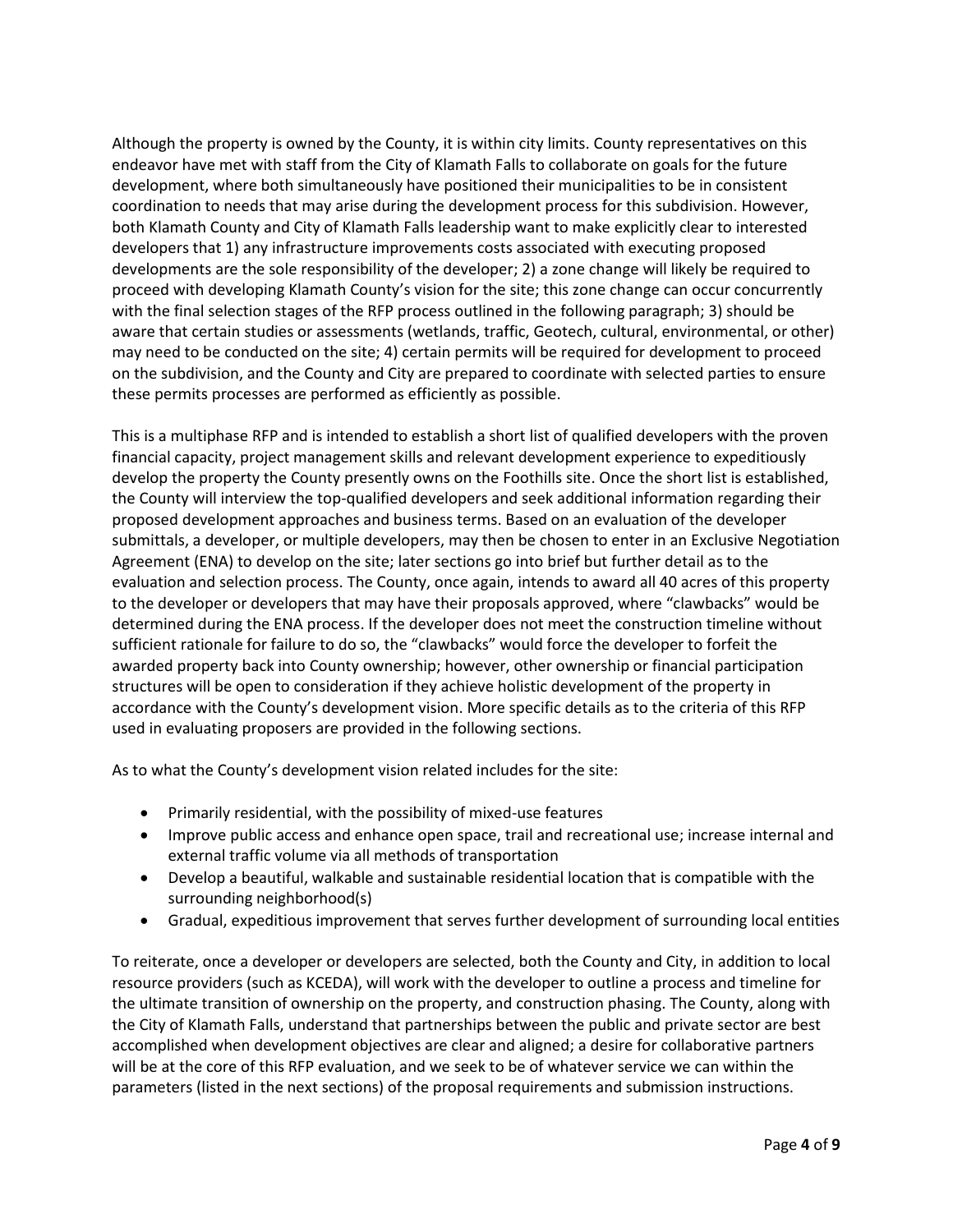## **2. Proposal Requirements & Scoring**

Below are the areas of which Klamath County would like to have addressed within the proposals submitted. The information supplied in proposal responses will be evaluated by the Klamath County Commissioners during an evaluation period taking place following the submission deadline.

#### Project Vision

- Provide a general narrative of your project vision, including how the County's development vision principles will be represented. The County understands this is only preliminary and subject to further market considerations.
- Provide a schematic planning program including the proposed process, timeline, scope and intent relative to the detailed planning required to precede construction.
- Provide details on the factors determining the project phasing approach including geographic factors, infrastructure strategies, investor commitments and site preferences.
- Provide a narrative relative to addressing project short and long-term market resiliency, inclusive housing strategy, how the project will address current market demand and the attraction and retention of the workforce.
- Provide a narrative on the social impacts of the proposed development, including community building, the attraction of people and population and demographic impact.

#### Project Plan

- Provide a schematic plan for the first phase of development (schematic level detail includes general land use arrangement, conceptual building footprints, circulation design considerations, building density/height notes and keyed-reference development styles.
- Provide corresponding development character images or renderings keyed to components of the first phase of development indicative of team core competency, architectural approach, project context and project vision.
- Provide a narrative and/or illustration indicating real estate investment strategy, noting impact of open space, parking, communications infrastructure, green infrastructure and other supportive site amenities and features.

#### Financial Viability

- Provide a list of intended financial resources for the project and their intended development use. Provide a narrative explaining how the injection of public incentives (capital and other) may add value to the project (if applicable to your strategy).
- Provide financial records that sufficiently demonstrate the investors' ability to finance the investment needed for the proposed development.

#### Project Management and Development Team Information

- Provide a narrative describing the long-term project operations and management strategy. Include an outline of essential functions of the project management role, the expected role of the County and other local resources; please include any examples of prior projects the team has successfully managed.
- Provide a list of principals and staff assigned and committed to this project. Include any conflicting assignments/projects during the projected project timeline.
- Provide testimonials or reference letters from past clients and/or project partners.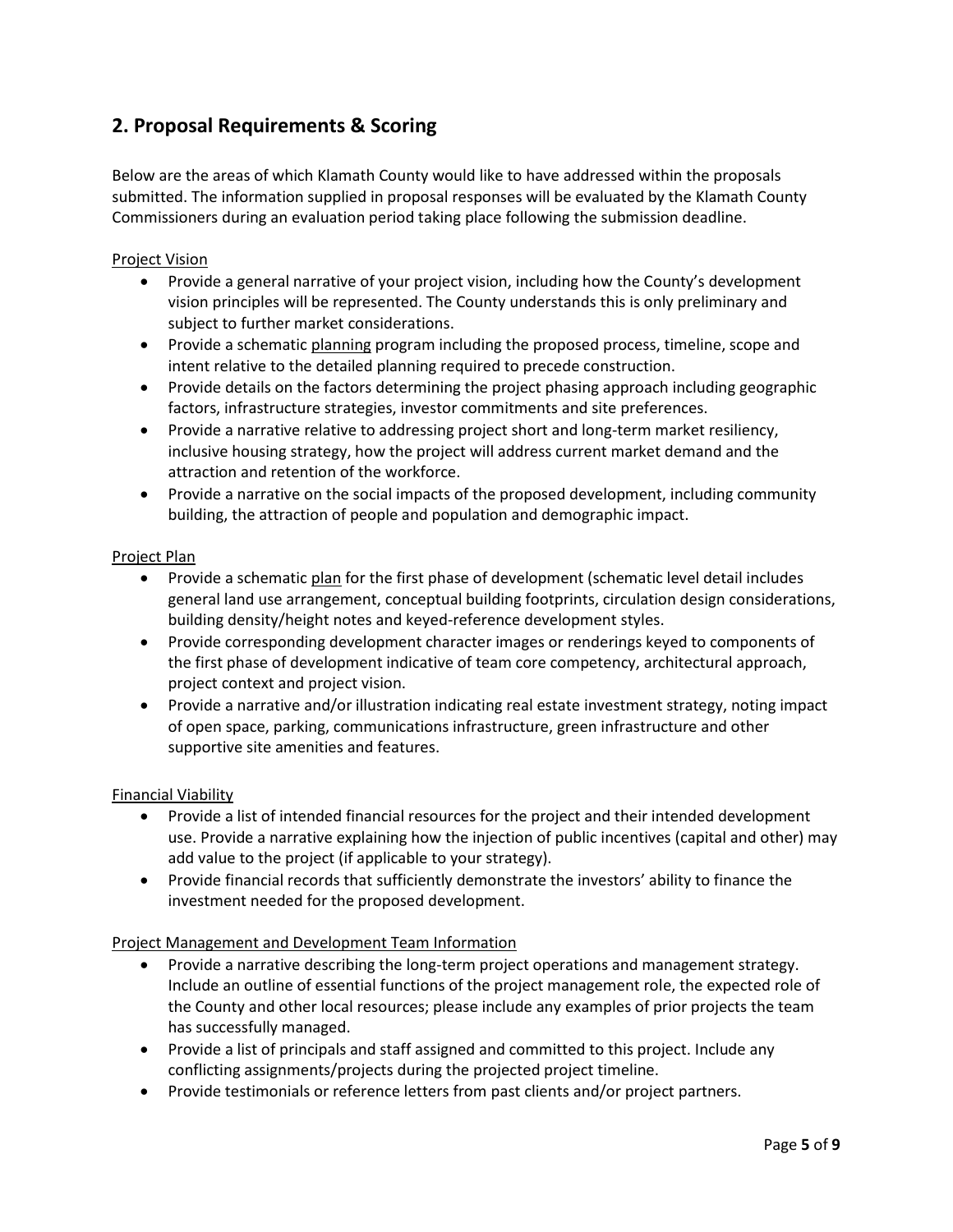## **2. Proposal Requirements & Scoring (Cont.)**

### Proposal Scoring Matrix

The proposals will be evaluated using the criteria described below:

| <b>Proposal Category</b>                            | <b>Points</b> |
|-----------------------------------------------------|---------------|
| <b>Project Vision</b>                               | 50            |
| Project Plan                                        | 150           |
| <b>Financial Viability</b>                          | 150           |
| Project Management and Development Team Information | 50            |
| <b>Initial Total</b>                                | 400           |
| Interview Presentation(s)                           | 100           |
| <b>Grand Total</b>                                  | 500           |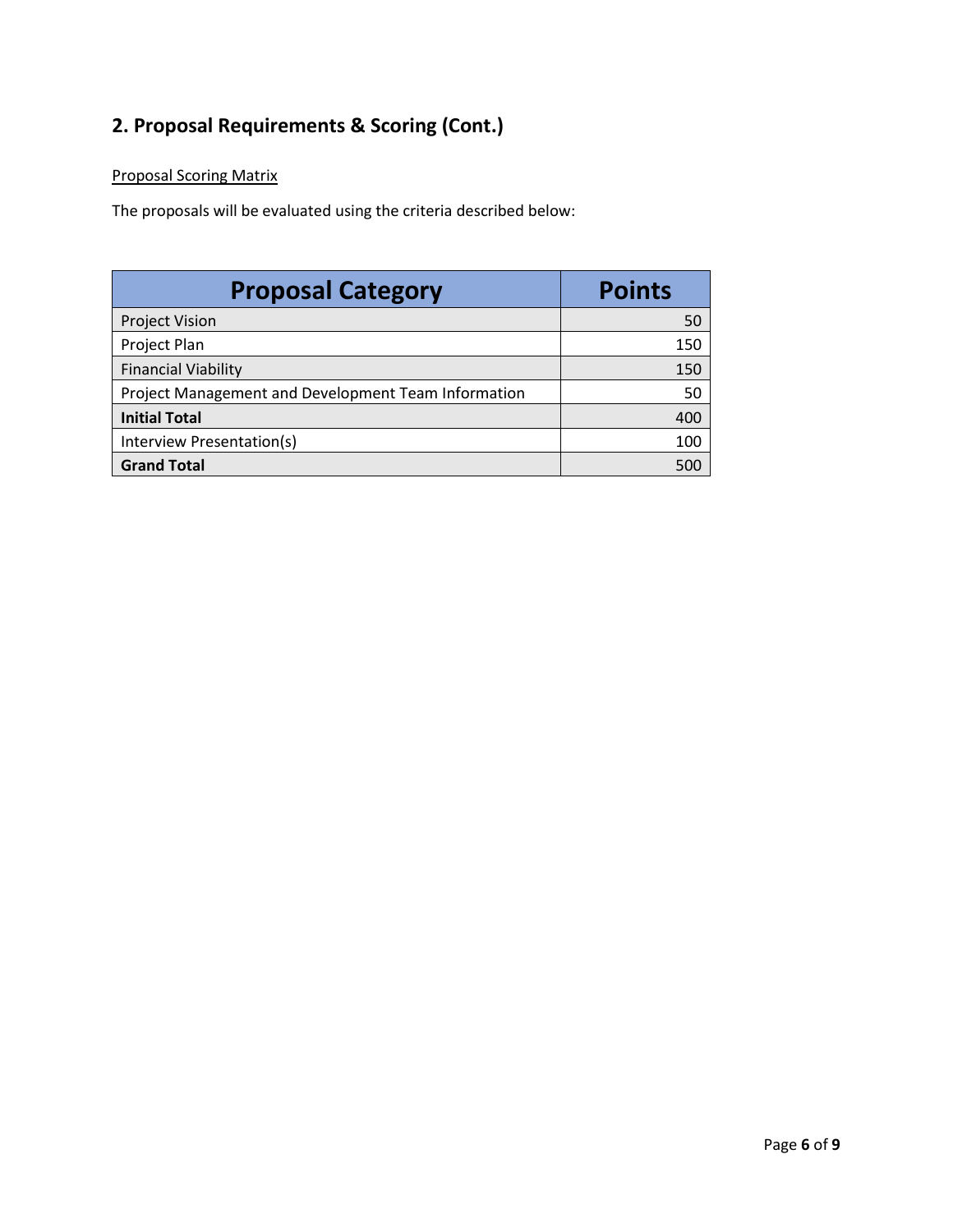## **3. RFP Submittal Instructions**

To access the RFP electronically, please refer to the following address:

<http://www.chooseklamath.com/category/white-papers/>

Proposal responses shall be submitted in complete original form. No faxed or emailed proposal will be accepted. The proposal shall be sealed and marked "Master Developer – Foothills RFP". Proposers shall submit five (5) copies of their RFP in a paper form. Proposals must be delivered no later than 5:00 p.m., July 30<sup>th</sup>, 2021 to:

#### **Rick Vaughn Property Sales Manager, Klamath County 305 Main Street Klamath Falls, Oregon 97601**

*Proposals received after the above date and time will be returned unopened.* 

The following is a list of dates for certain activities related to the RFP process:

| <b>Release of RFP</b>                | May 1st, 2021                         |
|--------------------------------------|---------------------------------------|
| Deadline to submit proposals         | July 30 <sup>th</sup> , 2021 (by 5PM) |
| <b>RFP Proposer Final Interviews</b> | To be scheduled in 2021               |

Ownership of Proposals/Incurred Costs: Proposals submitted on time become the property of Klamath County upon submission, and the proposal will not be returned to the proposers. By submitting, the proposer agrees that Klamath County may copy the RFP submittal for purposes of facilitating Klamath County's evaluation. Also, Klamath County is not responsible for any costs incurred by proposer in the preparation of the proposals in response to this RFP.

Other Information: Proposers may submit any other information that is not described in this RFP that would be beneficial to Klamath County. If in the proposer's opinion, Klamath County has overlooked anything material or relevant, such item(s) may be brought to Klamath County's attention and be included in the RFP.

Amendments to the Request for Proposals: Klamath County reserves the right to amend this RFP, including dates, at any time. In the event it becomes necessary to amend, alter or delete any part of the RFP, changes to the RFP will be posted on the ChooseKlamath website. It is the proposer's responsibility to be aware of amendments that are posted on the website. The address is: <http://www.chooseklamath.com/category/white-papers/>

Public Records Law/Public View of RFPs: To the extent permitted by law, it is the intention of Klamath County to withhold the contents of the RFP from public view, until such times as competitive reasons no longer require non-disclosure, in the opinion of Klamath County. At that time, all RFPs will be made available in accordance with Oregon Public Records Law. It is intended that RFPs will be withheld until after the RFP process has been completed.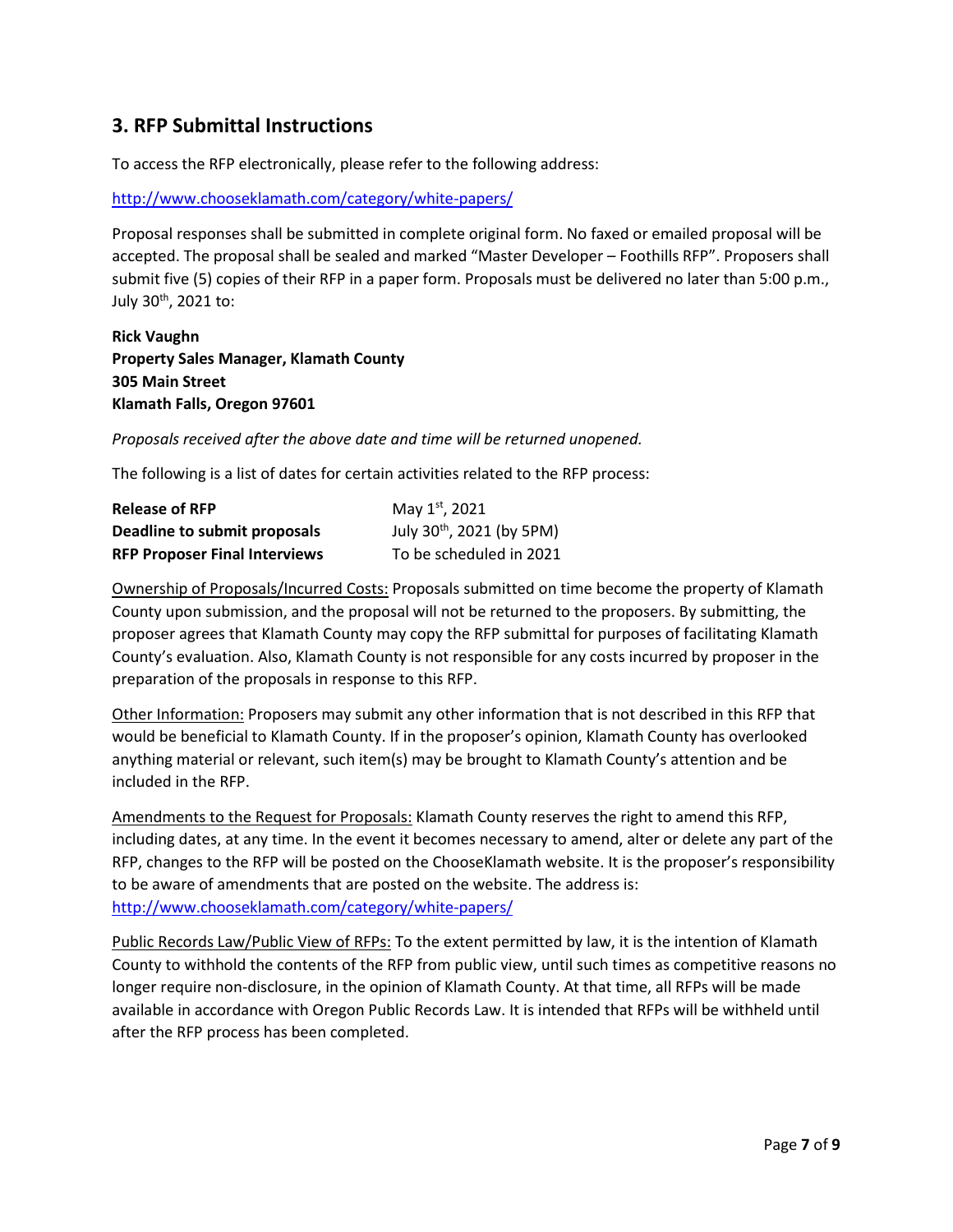## **4. Contacts Regarding Questions**

Only the contacts listed below may be contacted to discuss this RFP. Although this RFP is being distributed by personnel of the Klamath County government offices, the Klamath County Economic Development Association (KCEDA) will also be heavily involved in facilitating this process, and proposers are encouraged to contact them if they have any questions or require any services during the preparation of submittals.

#### **Andrew Stork**

*Project Manager (KCEDA)* 541.882.9600 [andrew@teamklamath.com](mailto:andrew@teamklamath.com)

**Randy Cox** *CEO (KCEDA)* 541.882.9600 [randy@teamklamath.com](mailto:randy@teamklamath.com)

**Rick Vaughn** *Property Sales Manager (Klamath County)* 541.883.4297 [proptax@klamathcounty.org](mailto:proptax@klamathcounty.org)